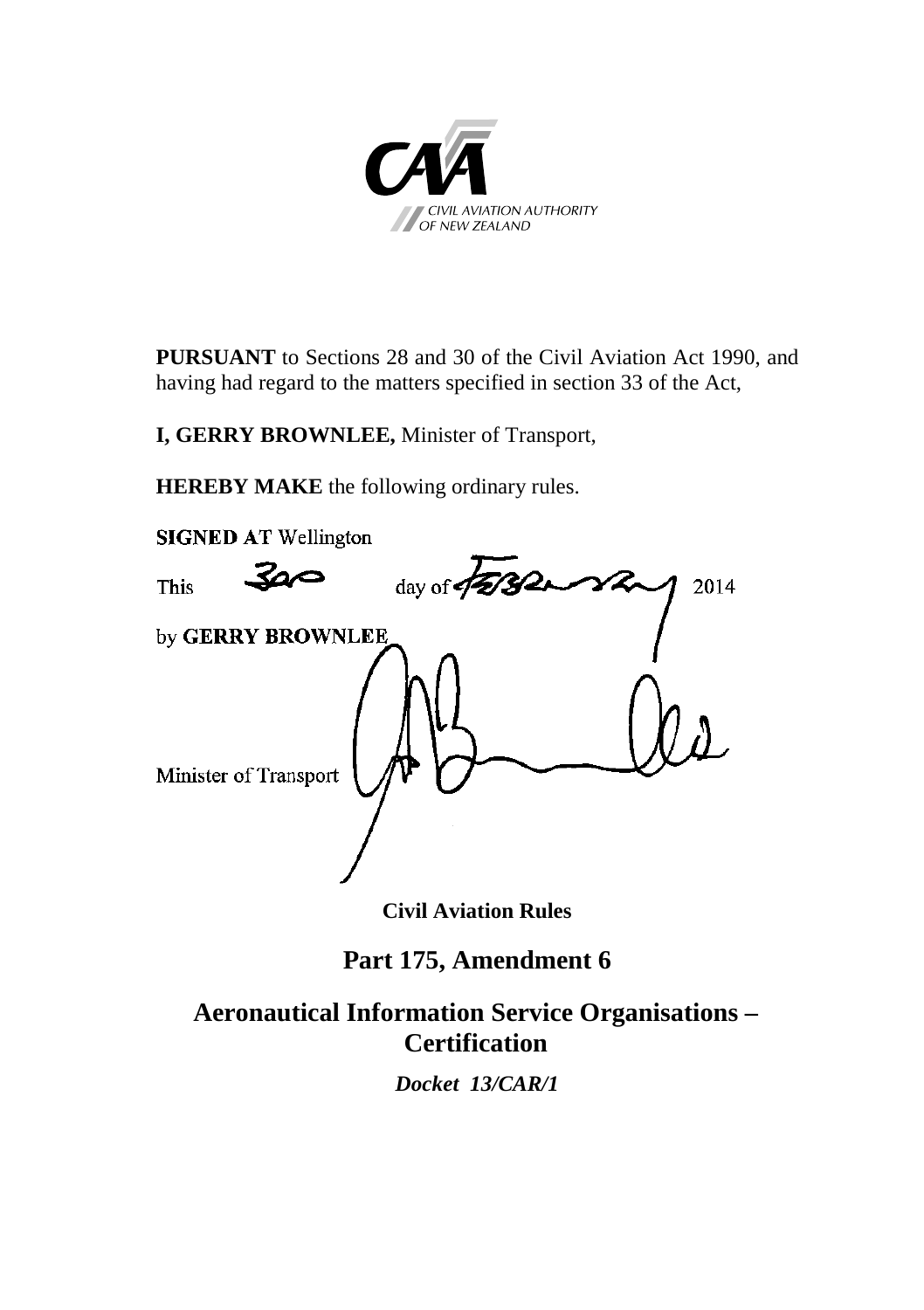# **Contents**

| Part 175 Aeronautical Information Service Organisations -<br>$\overline{\phantom{0}}$ 5<br><b>Certification</b> |  |
|-----------------------------------------------------------------------------------------------------------------|--|
|                                                                                                                 |  |
|                                                                                                                 |  |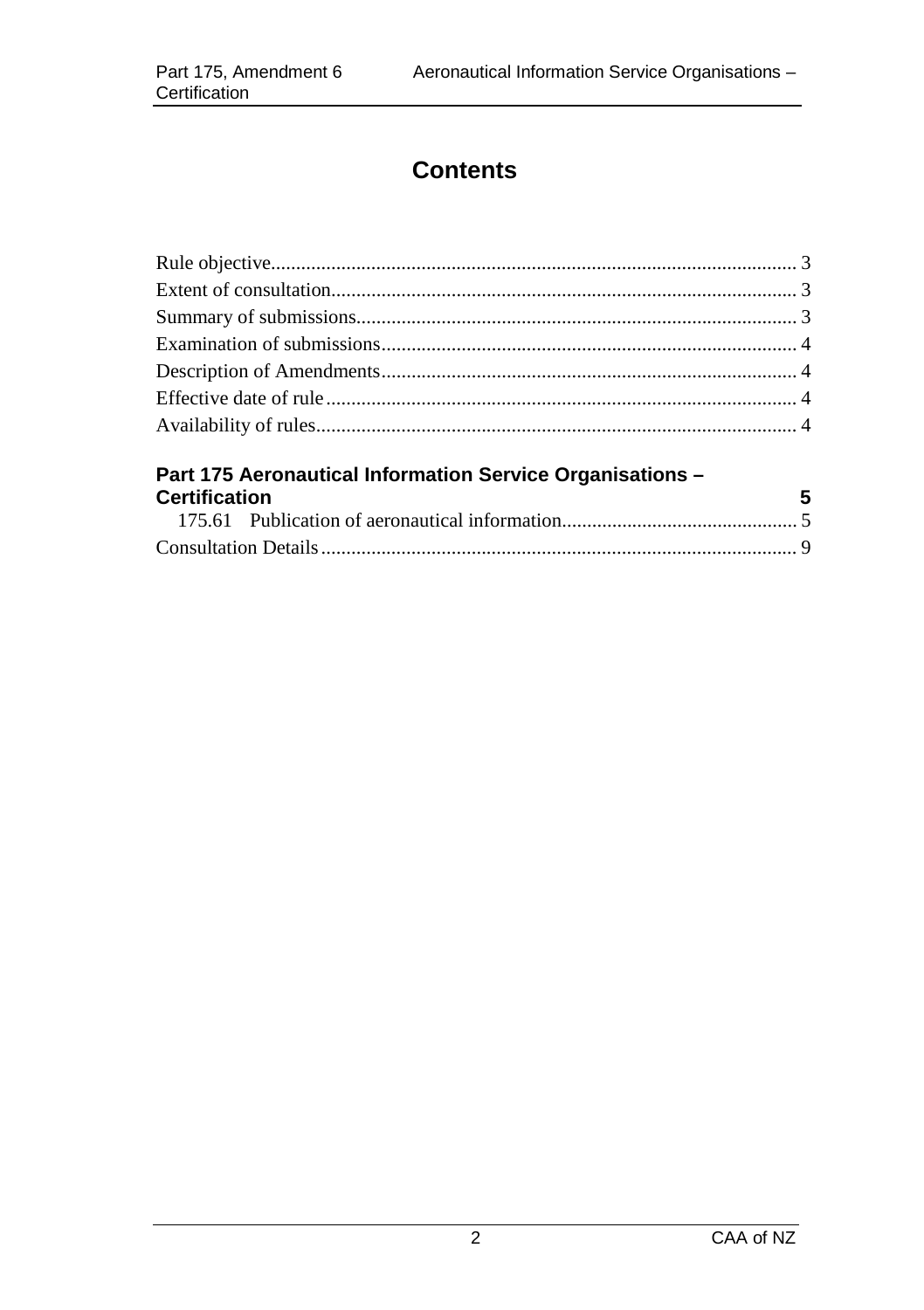## <span id="page-2-0"></span>**Rule objective**

The objective of amendment 6 to Part 175 is to provide for consistency regarding procedures for ensuring that information is certified as accurate before it can be published.

Amendment 6 to Part 175 is constituent to NPRM 13-02 which contains amendments to the following Parts:

| Part 1   | Part 106 |
|----------|----------|
| Part 19  | Part 108 |
| Part 43  | Part 121 |
| Part 65  | Part 141 |
| Part 66  | Part 145 |
| Part 77  | Part 146 |
| Part 91  | Part 172 |
| Part 93  | Part 175 |
| Part 101 |          |

## <span id="page-2-1"></span>**Extent of consultation**

A Notice of Proposed Rulemaking, NPRM 13-02, containing the proposed changes to Part 175 and changes to other rules was issued for public consultation under Docket 13/CAR/1 on 30 May 2013.

The publication of this NPRM was notified in the Gazette, and was published on the CAA web site, on 30 May 2013.

A period of 30 days was allowed for comments on the proposed rule.

### <span id="page-2-2"></span>**Summary of submissions**

A total of 4 written submissions were received on NPRM 13-02 (2 submissions related to Part 1, one related to Part 66, and the remaining one relates to Part 103. No changes were made to Part 175 as a result of consultation.

A detailed summary of the submission and the resulting CAA comments are provided in the "Consultation Details" section of this document.

The rule was then referred to the Minister of Transport for signing.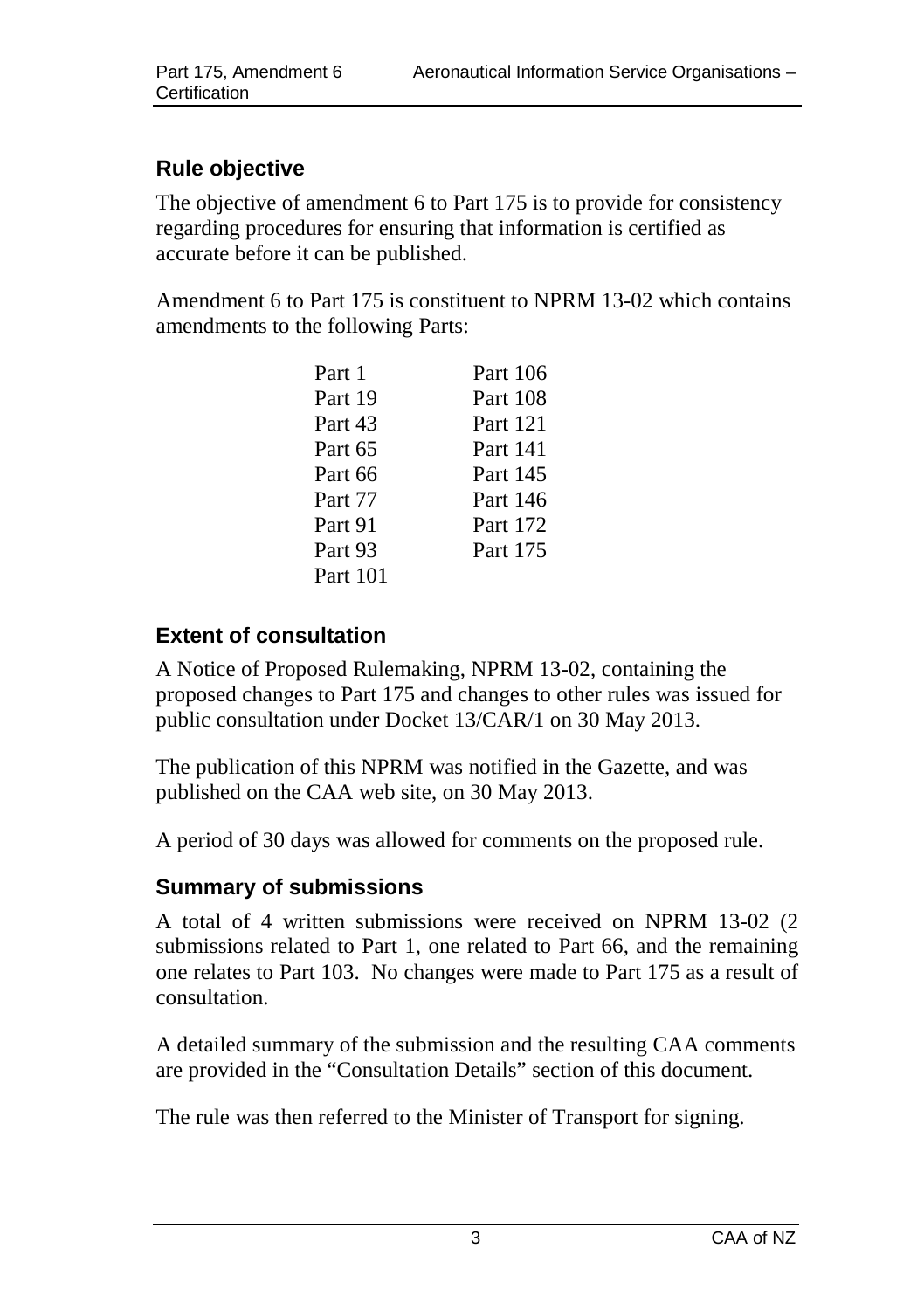### <span id="page-3-0"></span>**Examination of submissions**

Submissions may be examined by application to the Docket Clerk at the Civil Aviation Authority between 8:30 am and 4:30 pm on weekdays, except statutory holidays.

#### <span id="page-3-1"></span>**Description of Amendments**

The amendments to the rules in this Part are reflected by the revocation of an existing rule and the insertion of a new rule.

#### <span id="page-3-2"></span>**Effective date of rule**

Amendment 6 to Part 175 comes into force on 01 April 2014.

### <span id="page-3-3"></span>**Availability of rules**

Civil Aviation Rules are available from–

CAA web site:<http://www.caa.govt.nz/> Freephone: 0800 GET RULES (0800 438 785)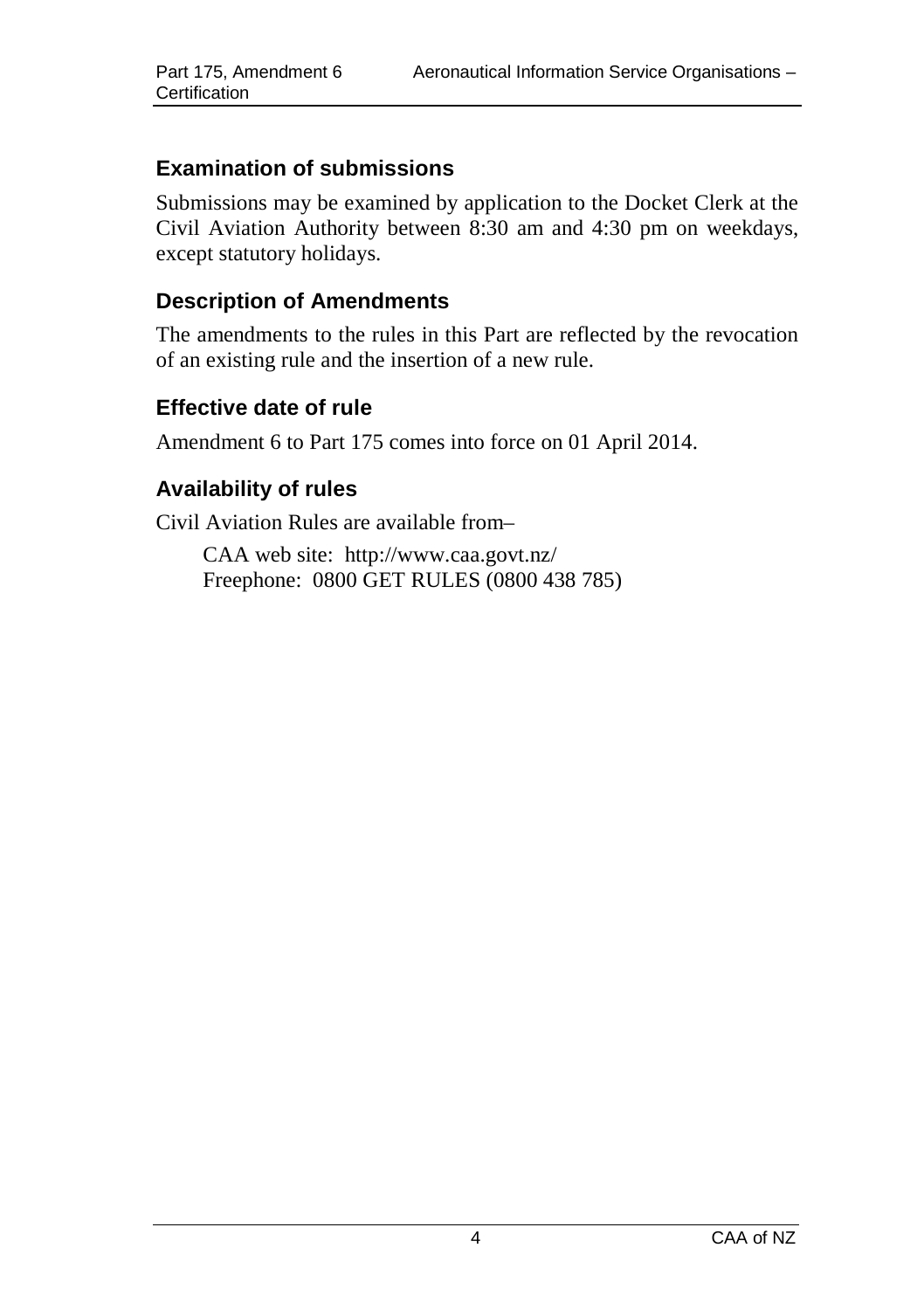# <span id="page-4-0"></span>**Part 175 Aeronautical Information Service Organisations – Certification**

*Rule 175.61 is revoked and replaced by the following rule:* 

#### <span id="page-4-1"></span>**175.61 Publication of aeronautical information**

(a) An applicant for the grant of an aeronautical information service certificate must establish procedures for checking, co-ordinating, editing, publishing and disseminating aeronautical information for the services listed in the applicant's exposition.

(b) The applicant must ensure that the procedures established under paragraph (a) provide for the following —

- (1) the information received under rule 175.59 to be checked against available information is verified as accurate before its publication; and
- (2) the information received under rule 175.59 to be edited, accurately published, and disseminated—
	- (i) in the format applicable to the operational significance of the information; and
	- (ii) if applicable, in accordance with subparts D, E, or F; and
	- (iii) is in a format that takes account of the circumstances under which the information is to be used; and
- (3) except for paragraph (b)(4), permanent publications and long-term temporary publications to be clearly identified as being published under the authority of the applicant's aeronautical information service certificate; and
- (4) if aeronautical information obtained from the aeronautical information services of other States under rule 175.59(b)(2) is disseminated, that information to be clearly identified as having the authority of the originating State; and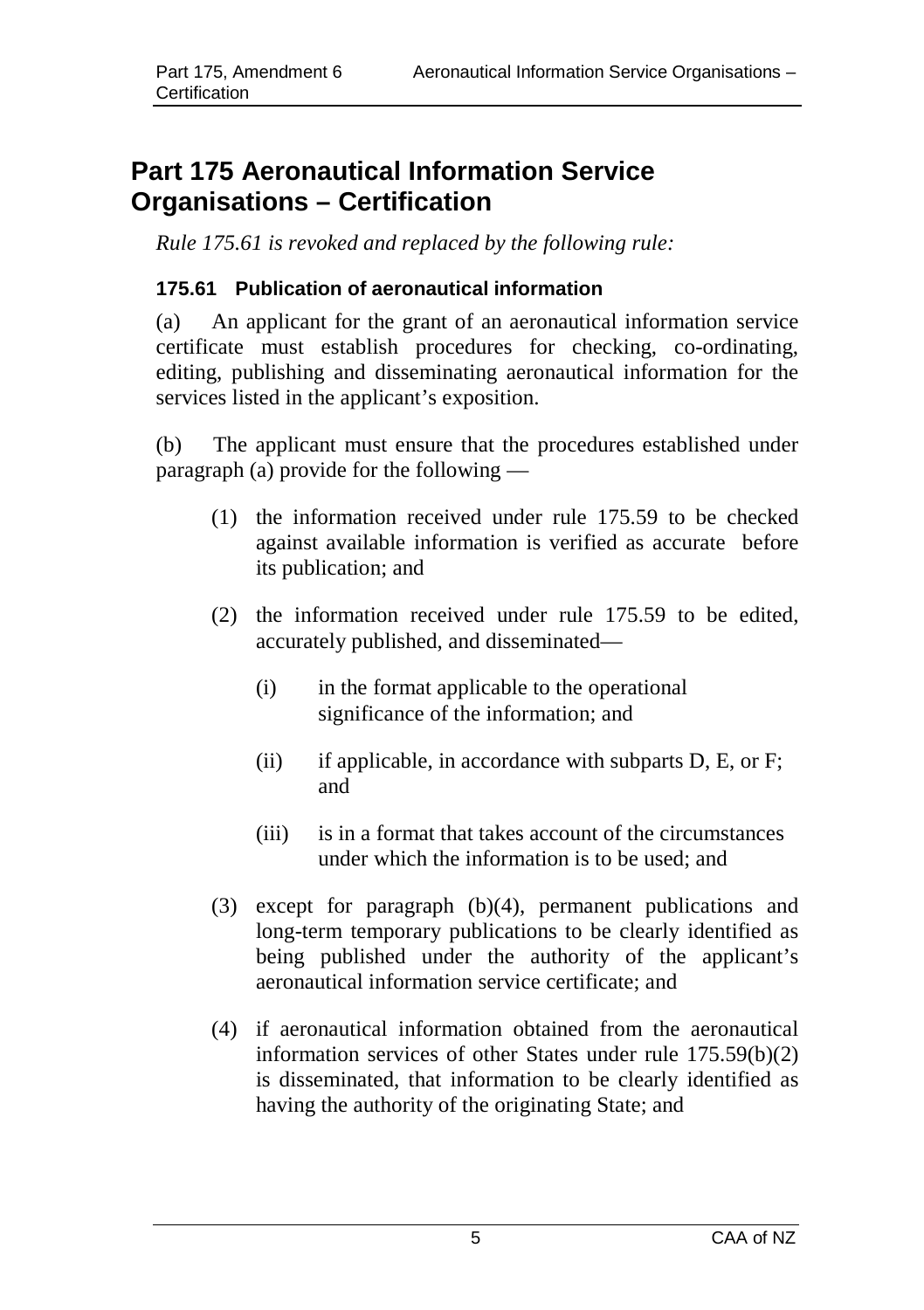- (5) if information that has not been certified as accurate under rule 175.59(b)(4) is disseminated, that information must be clearly identified as unverified; and
- (6) any permanent change to published information to be coordinated with other applicable information originators before the change is published; and
- (7) temporary information that is published without a defined expiry date to be reviewed at an appropriate time to ensure that the originator takes the required action to cancel or reissue the information; and
- (8) the aeronautical information to be published in the English language; and
- (9) place names to be spelt according to local usage, transliterated when necessary into the Latin alphabet; and
- (10) units of measurement to be consistent with those prescribed in rule 19.3; and
- (11) abbreviations, consistent with those prescribed in Part 1, to be used in the published aeronautical information if—
	- (i) their use is appropriate; and
	- (ii) their use facilitates the dissemination of the information; and
- (12) any of the aeronautical information published to be promptly made available to the aeronautical information services of other States, upon request by those States; and
- (13) the aeronautical information to be made available in a form that is suitable for the operational requirements of—
	- (i) flight operations personnel, including flight crew members and the services responsible for pre-flight briefing; and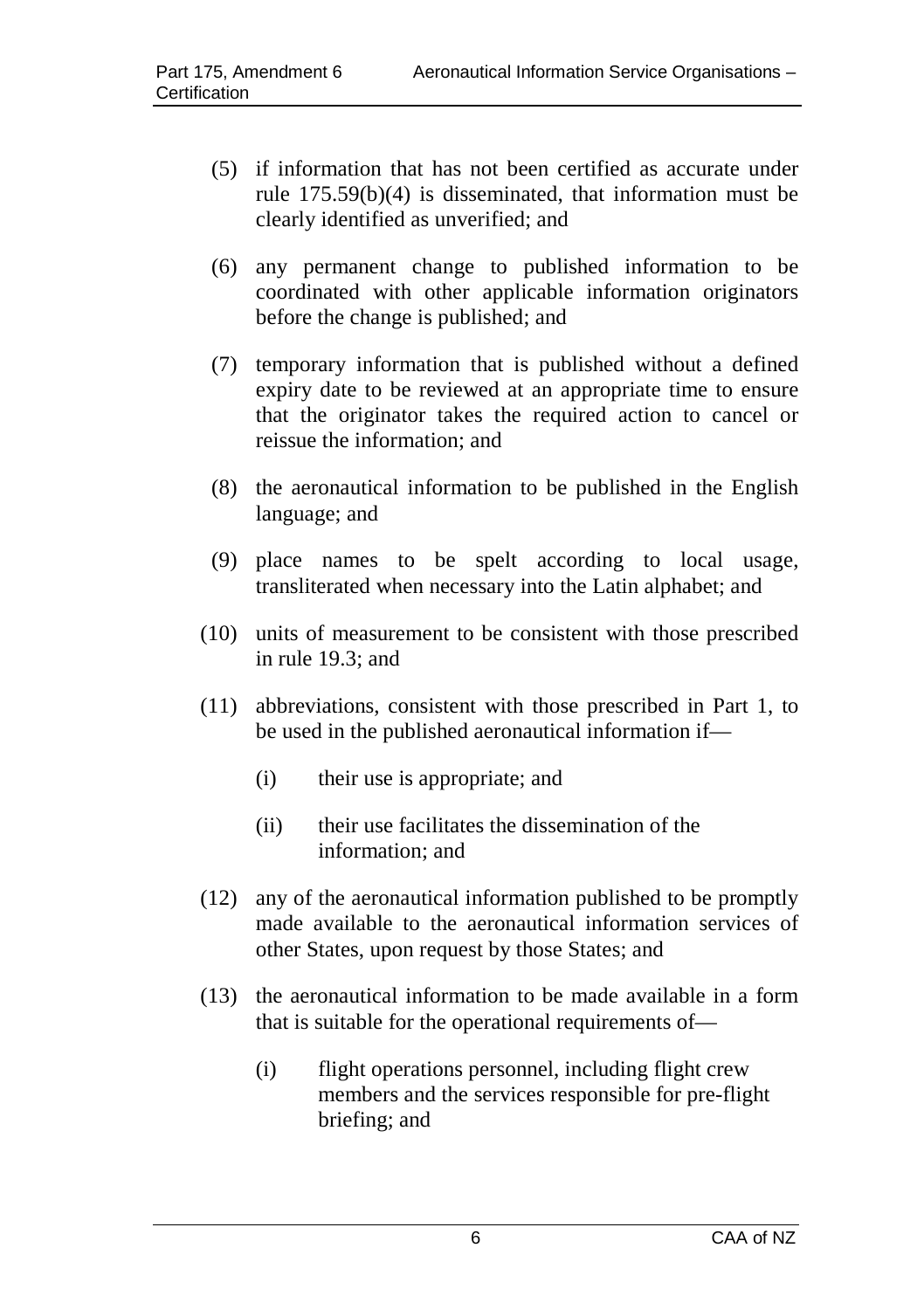(ii) the air traffic service units responsible for flight information services.

(c) The applicant must ensure that the procedures for the AIP service, in addition to paragraph (b), require—

- (1) aeronautical charts, and operationally significant information published in AIP Amendments and AIP Supplements, to be published in accordance with the AIRAC system; and
- (2) the information published under the AIRAC system to be clearly identified with the acronym AIRAC; and
- (3) the information published under the AIRAC system to be distributed so that recipients receive the information at least 28 days before its effective date; and
- (4) the information published under the AIRAC system to not change for at least 28 days after the effective date, unless the circumstance notified is of a temporary nature and would not persist for the full period; and
- (5) if an AIP Supplement is published to replace a NOTAM, the supplement to include a reference to the serial number of the NOTAM; and
- (6) if an AIP Amendment or AIP Supplement is published under the AIRAC system, a NOTAM to be originated giving a brief description of the operationally significant contents, the effective date and the reference number of each amendment or supplement. The NOTAM must—
	- (i) come into force on the same effective date as the amendment or supplement; and
	- (ii) remain in force for a period of 14 days; and
- (7) if there is no applicable information to be published by the AIRAC date, a NIL notification to be issued; and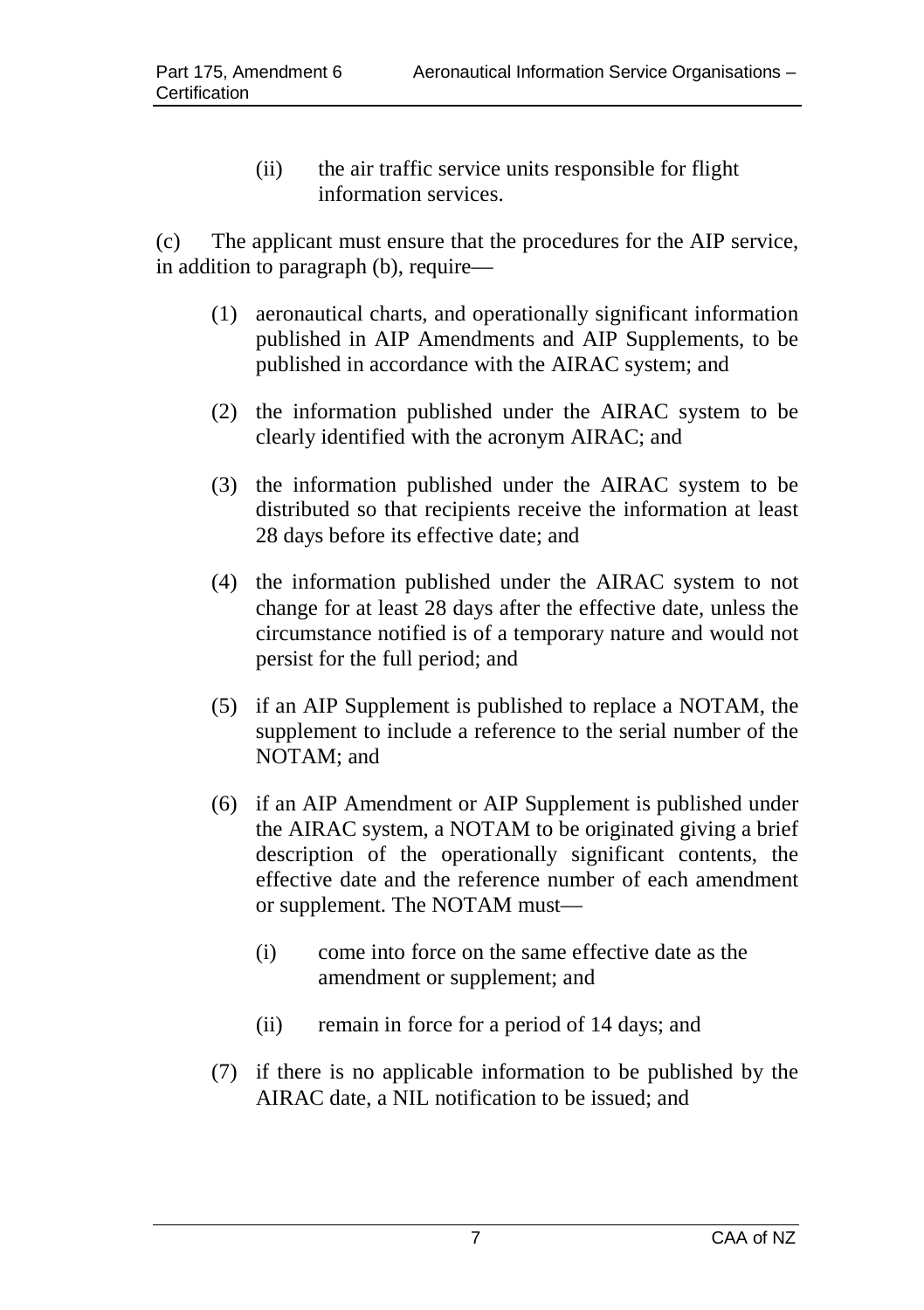<span id="page-7-0"></span>(8) a NOTAM to be originated if information to be published as an AIP Amendment or AIP Supplement takes effect prior to the effective date of the amendment or supplement.